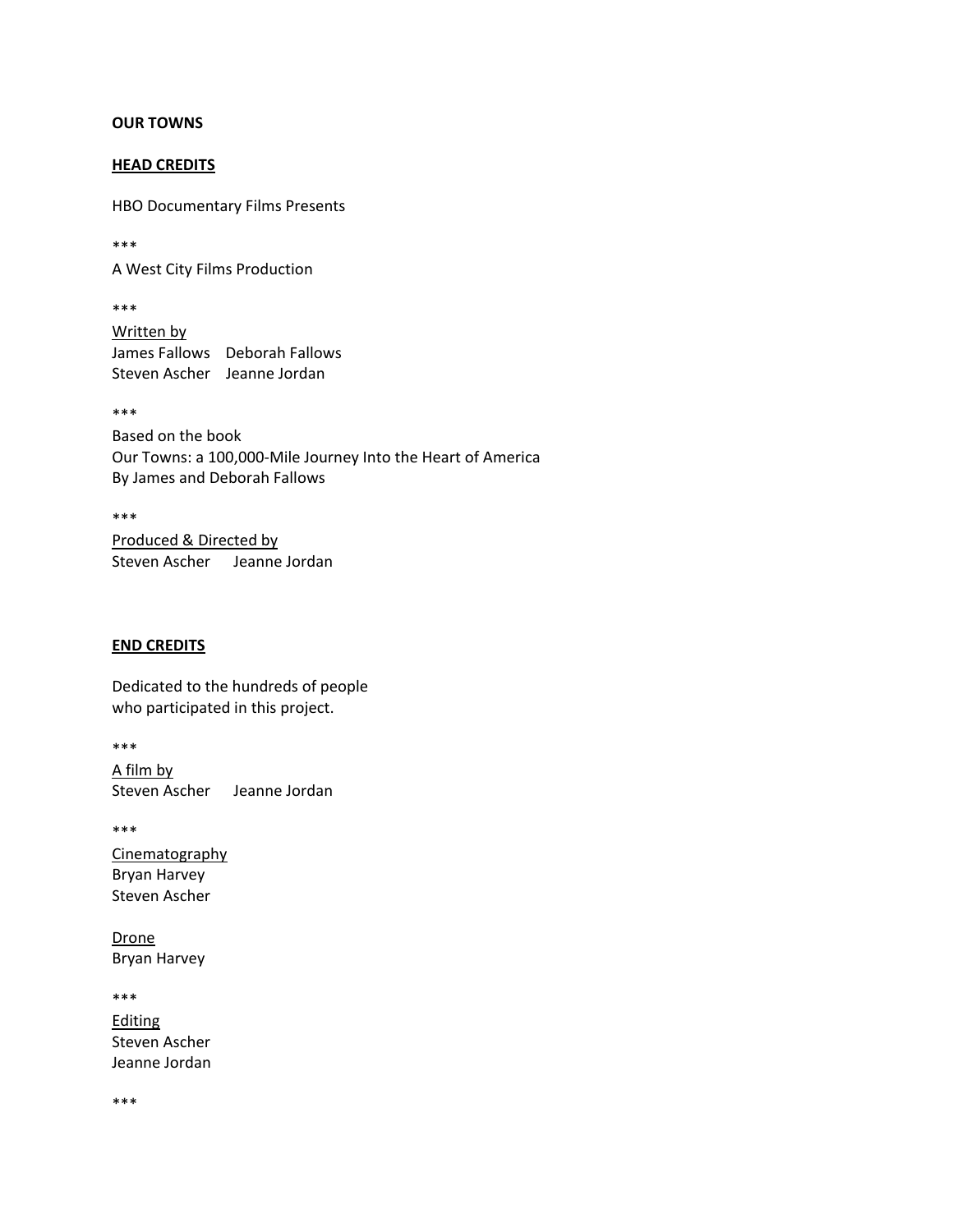Music Sheldon Mirowitz

Additional Music Andreas Bjørck

\*\*\*

Location Sound James Goddard Derek Ecklund Justin Lacroix Steve Schmidt

Timelapse, Additional Camera & Sound Matthew Cadwallader

\*\*\*

Graphics and Animation Momentist, Inc.

Online and Color Jim Ferguson - The Outpost

Rerecording Mixer Richard Bock

Additional Guitars, Mandola & Banjo Duke Levine

\*\*\*

Legal Counsel Sandra Forman, Esq.

Production Consultant Michael Phillips

Production Assistants Lily Dyer Willow Higgins

Aerial Imagery Provided by Google Earth

"SOFTLINE" Written and performed by Lucy Wainwright Roche Oneearup music – ASCAP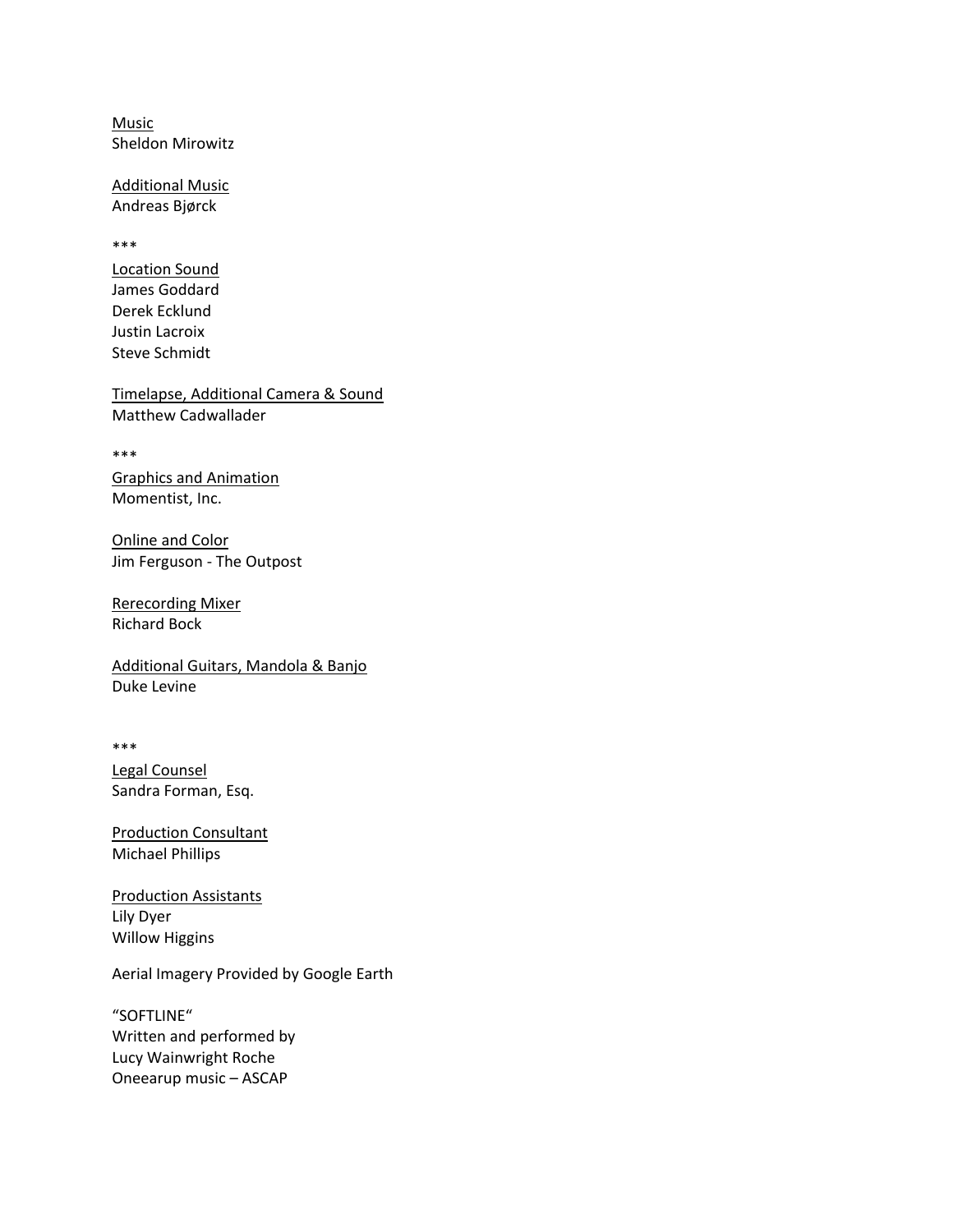FREESOUND EFFECTS Adam N, Arpeggio1980, Buzbe20, Eelke, Hz37, Jay You, Josh S, Kvgarlic, Mhusinsky, Otisjames, Pfannkuchn, Phonoflora

#### \*\*\*

Archival Sources Collections of the Tides Institute & Museum of Art Deschutes County Historical Society ESRI Edward French - The Quoddy Tides Getty Images Gary Guisinger iStock Kris Jamieson – Jaymovision Ron Kurokawa James Lowe – Eastport Port Authority National Archives National Oceanic and Atmospheric Administration National Park Service Paul Schiller Brian Stansberry U.S. Geological Survey

```
***
```
**Thanks** 

### **INLAND EMPIRE**

Sadie Albers Linda Bardere Jennica Billins Terry Boykin Char & Larry Burgess Darwin Barnett Chief Chris Catren Jack & Laura Dangermond Mike Gallo Nathan Gonzales Joseph Gutierrez Ryan Hagen Jorge Heredia Todd Loza Jason Maciel Dale Marsden Heidi Mayer Ericka Murphy Rochelle Ogden Albert Okura Tim & Carol Rochford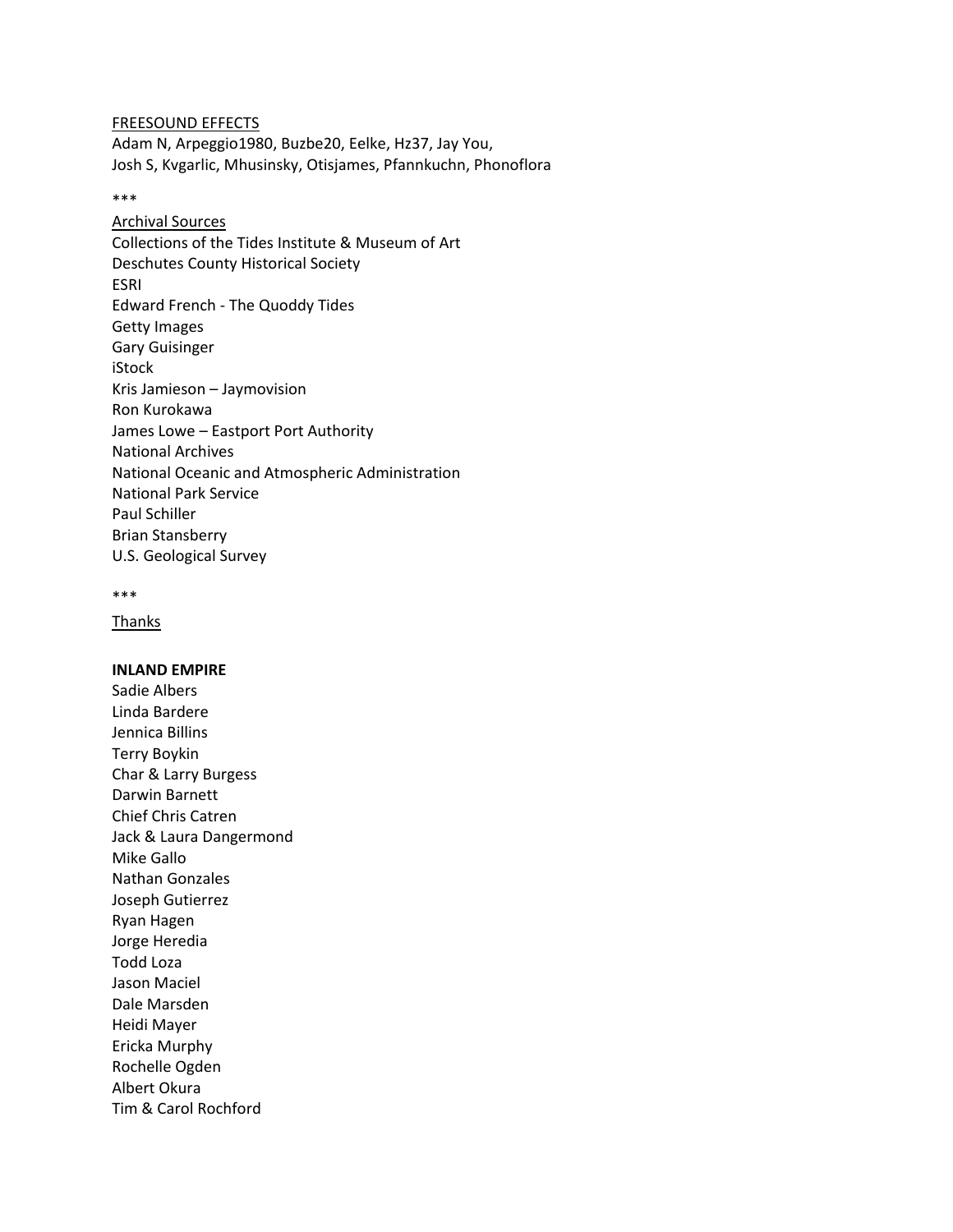Michael Segura Shelli Stockton Susan Straight Ellen Timothy Mayor John Valdivia Shannon Walters Brian Whitehead Linda & Phil Yeh

# **SIOUX FALLS**

Walter Bones James Borchert Margaret Carmody Musse Dawet & Family Derek Fernholz Jody Fick Jeremy Fugleberg Jay Gravholt Kristin & Donn Grinager Jeff Hansen Steve Hildebrand Deb Johnson Timothy Jurgens Rebecca Knudsen Lauren Smith Hill Lisa McElrath Corey Myers Dan Neeves Reynold Nesiba Seth Pearman Michelle Pellman Holly Rader Betsy Rice Darrin Smith Dr. Matthew Stanley

## **COLUMBUS**

Drake Bassett Thomas Easterling Bernie Imes Peter Imes Chuck Yarborough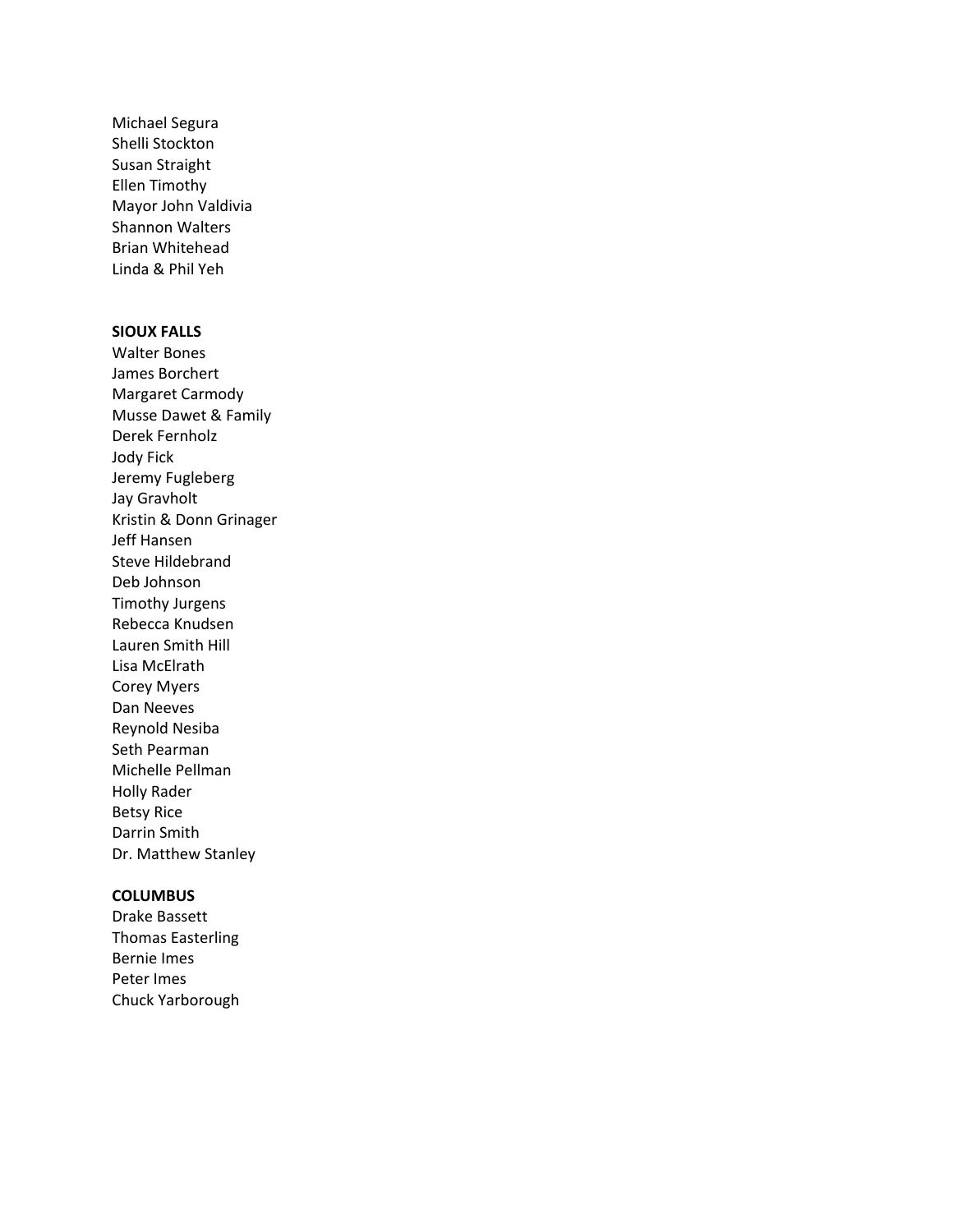# **EASTPORT**

Colie Brice Bob Del Pappa Don Dunbar Linda Godfrey Butch Harris Ruth McGinnis Dale Miller Jerry Morrison Capt Bob Peacock Christine Sabattus Robert Sanchez Donald Soctomah Waco Diner Lora Whelan

# **CHARLESTON**

Rod Blackstone Matt Boggs Mike Brumage Nancy Bruns Megan Bullock Tijah Bumgarner Dan Carlisle Bob Coffield Susanne Coffield Dan Davis Adam Erickson Larry Groce Hillary Harrison Sophia Kaufman Max Mortell Jeff Pierson Mike Pushkin Ann Saville Ben Solango Elizabeth Turner Dave Weekly

## **BEND**

Gary Fish Dean Guernsey Sue Hollern Pixie Lighthorse Ron Paradis April Lawyer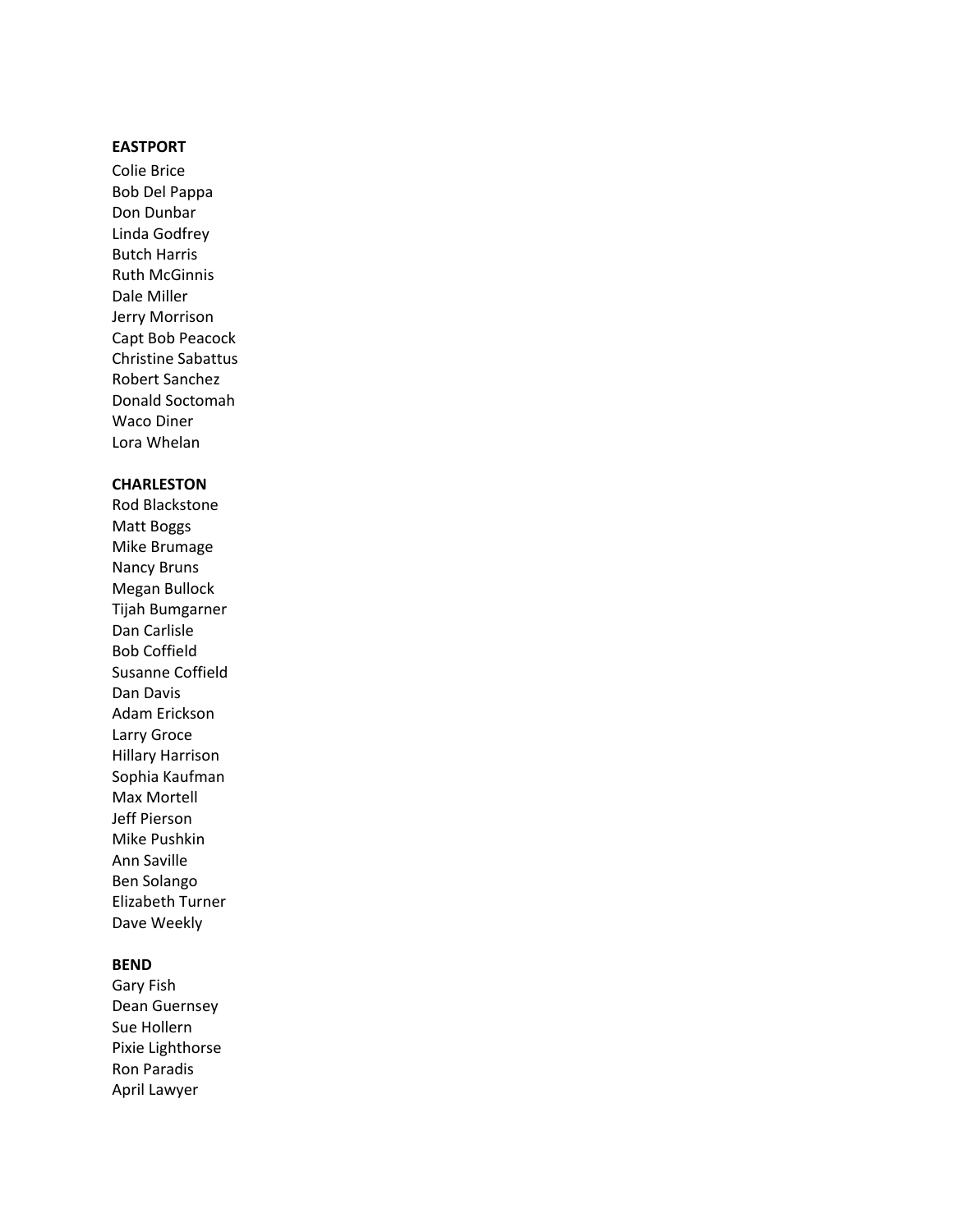Mike Rougeux Jesse Russell Trish Smith Jody Ward Heidi Wright

#### \*\*\*

**Special Thanks**

Jordan Ascher Jay Anania Alex Anthony Susan Benaroya James Bennet Patrik Blohmé Steven Bognar David Bradley Lincoln Caplan David Carbone Bob Cohn Jan Egleson Garth Evans Maureen Foley 4 Elements Music Piero Garau Susan Garau Jeffrey Goldberg Michael Jones Anna Kadyshevich Hyun Kyung Kim Donna Langman Beth Godlin Lillis Tim Mangini Louis Massiah Jennifer Matthews Ross McElwee Sean Moroney Robb Moss Marty Ostrow Gabriela Perez Leila Philip

Richard Plepler Julia Reichert Hayley Romer Charlie Rokosny